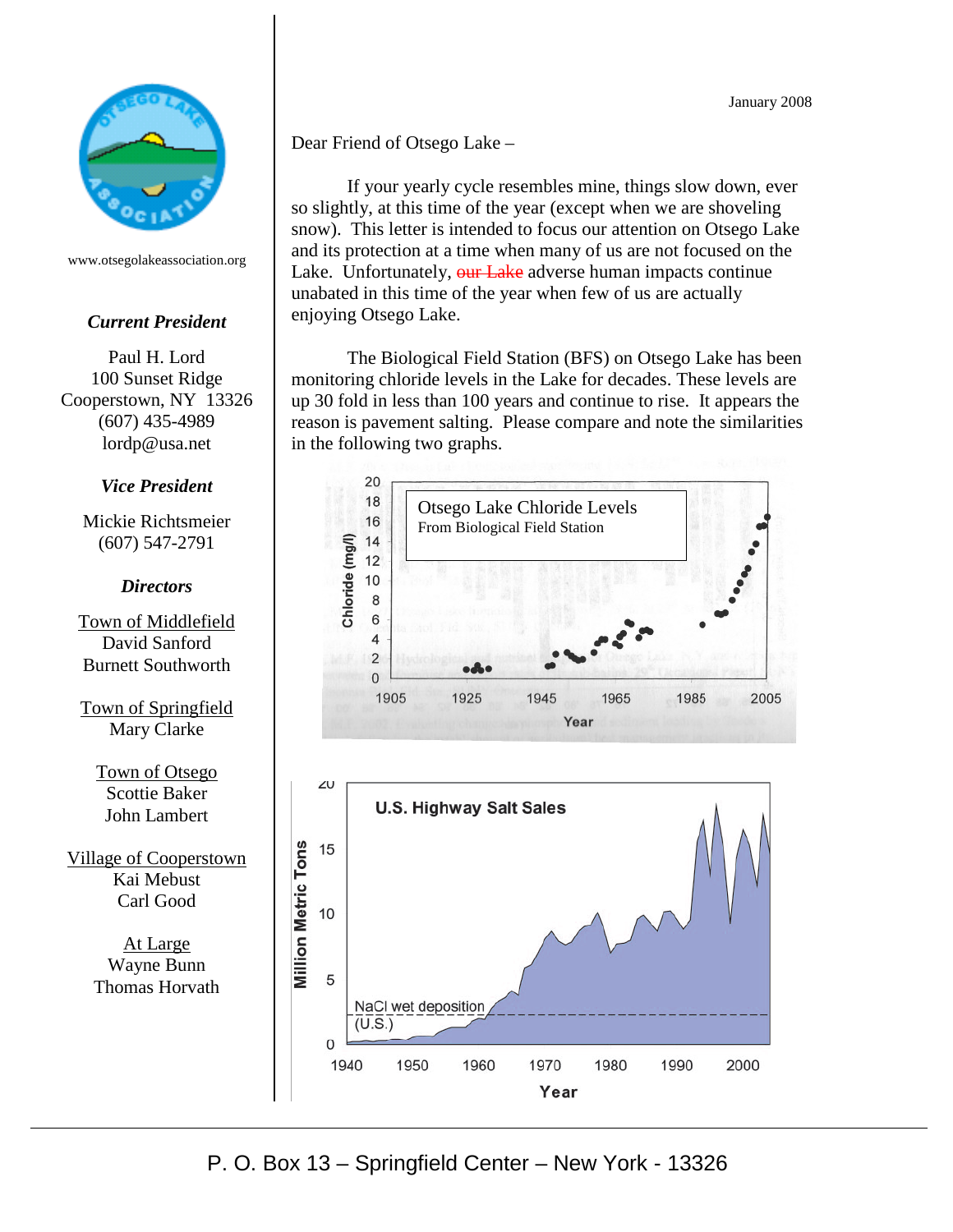The first graph tracks chloride levels in Otsego Lake. The second is from the prestigious **Proceedings of the National Academy of Science (PNAS)** (Jackson & Jobbagy. 2005. From Icy Roads to Salty Streams. PNAS Vol 102 No 41 pp. 14487-14488). The graph was published in an October 2005 article making the case that road salt was responsible for the damage to freshwater lakes documented in a PNAS article published the previous month (Kaushal *et al*., 2005 Increased salinization of fresh water in the northeastern United States. PNAS Vol 102 No 38 pp. 13517-13520). The first of the cited PNAS published articles makes the following points:

- Chloride levels near inhabited areas have increased as much as 100x
	- over forested areas
- Many surface waters will not be potable – within next century
- Freshwater availability is threatened by salt
- Freshwater life is threatened by salt

As noted in the BFS data, Otsego Lake chloride levels have risen proportionately to the use of road salt in the U.S.

We know that we can't thrive in an early  $21<sup>st</sup>$  century winter near Otsego Lake without salt to protect life and property. Having said that, we recognize that salt is often used thoughtlessly reflecting its inexpensive purchase price. The price salt is having on Otsego Lake must be considered. Salt facilitates the introduction of exotic species, jeopardizes our water supply, and corrodes vehicles and infrastructure. We can use salt smarter until a reasonable substitute is identified.

Whether we are considering our personal habits on our private property or municipal policy on our public property, salt should be used when needed and not used when not needed. Salting a sidewalk or road is no substitute for clearing that surface of snow. Problem areas chronically covered in drifting snow need snow fences – either living or constructed – to stop the drifts. Salting of surfaces before an ice event needs to be done with a wet mixture to ensure the salt sticks to the surface to be deiced. (Most rock salt applied to dry roadways is propelled to roadway ditches by vehicle tires.) Prophylactic deicing and snow removal needs to be planned with the latest weather forecasting technologies. Finally, alternatives that reinforce road salt's deicing capabilities, or which replace salt, need to be identified. Please consider these guidelines and share your concern with municipal officials.

I would also like to direct your attention to some good news. If you have not seen it already, when spring returns to Otsego Lake, please note the fine job done, by the New York State Department of Transportation (DOT), on the Thayer Farm road ditches. Responding to requests from local municipal officials, the Otsego Lake Association, and the State University of New York, DOT graded the uphill slope leading to the Thayer Farm State Highway 80 ditches and lined the ditches with erosion resistant cobbles. (The Thayer Farm, a part of the BFS, is approximately seven miles north of the Village of Cooperstown on State Highway 80.) Many of you have asked what you can do for the Lake beyond your financial donations to OLA and likeminded organizations. Here is an opportunity to congratulate